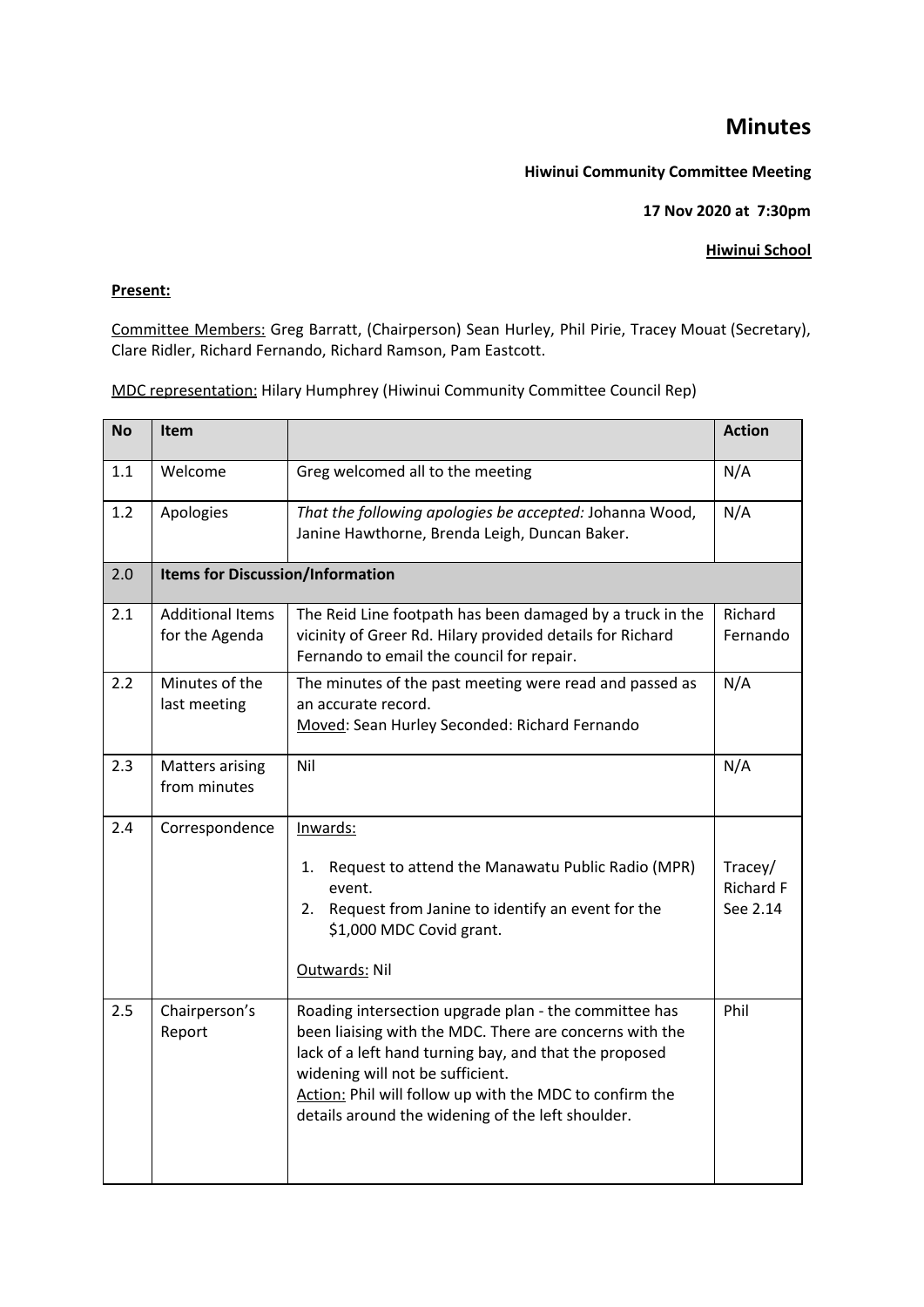| 2.6  | <b>Financial Report</b>                     | There is approximately \$11,500 available - the Committee<br>needs to identify projects for these funds to be utilised<br>prior to the end of the MDC financial year (Jun 20). Some<br>of this funding is allocated to signs/future planting plan.                                                                                                                                                                                                                                                                                                                                                                                                                                                                | Greg                                          |
|------|---------------------------------------------|-------------------------------------------------------------------------------------------------------------------------------------------------------------------------------------------------------------------------------------------------------------------------------------------------------------------------------------------------------------------------------------------------------------------------------------------------------------------------------------------------------------------------------------------------------------------------------------------------------------------------------------------------------------------------------------------------------------------|-----------------------------------------------|
| 2.7  | School in the<br>community<br>report        | Since the last Hiwinui Community Meeting there have<br>been a lot of events outside of the classroom.<br>Online Hops and Vines was awesome and allowed us<br>1.<br>to subsidise the children's end of year activities,<br>therefore the fundraising supporting all children.<br>Hiwinui Lamb and Calf Day<br>2.<br>Yr 7 and 8 Camp to Mi Camp in Taupo<br>3.<br>Yr 5 and 6 Camp to Sixtus Lodge<br>4.<br>5.<br>Rongotea Lamb and Calf Day<br>Still to come are:<br>Hiwinui and Kainui Athletics are coming up and we<br>1.<br>are grateful to have had the weather we have so far<br>this week to work on these events.<br>2. The Prize Giving at Freyberg on Thursday 10th<br>December is the school's last day. | N/A                                           |
| 2.8  | Hiwinui<br><b>Beautification</b><br>Project | Richard is going to investigate options to spray the<br>pathway for weeds in preparation for planting the bank in<br>2021. Discussions with the Team Leader Parks &<br>Recreation team MDC around plant selection. A working<br>bee will be organised during the first half of next year.                                                                                                                                                                                                                                                                                                                                                                                                                         | Richard<br>Ramson                             |
| 2.9  | Communications                              | Tracey will continue to promulgate action points from the<br>Committee meeting on Facebook and email (via Richard<br>Fernando).<br>Tracey has drafted a 'welcome to Hiwinui' booklet - once<br>all the content has been sourced, Richard Fernando will<br>get it designed into a suitable format.                                                                                                                                                                                                                                                                                                                                                                                                                 | Tracey<br>Tracey /<br>Richard<br>Fernando     |
| 2.10 | <b>Welcome Signs</b>                        | Two sets of signs are up, the remaining signs will be put up<br>when resources are available (approximately a month).<br>Maintenance of the area needs to be organised - mowing<br>of the grass to make the signs visible. Phil will discuss with<br>Morris.<br>Richard R raised planting / beautification of the area as an<br>option for the future.<br>Phil requested payment for the building of each of the two                                                                                                                                                                                                                                                                                              | Phil<br>Phil<br><b>Richard R</b><br>Phil/Greg |
|      |                                             | signs. The Committee approved the payment.                                                                                                                                                                                                                                                                                                                                                                                                                                                                                                                                                                                                                                                                        |                                               |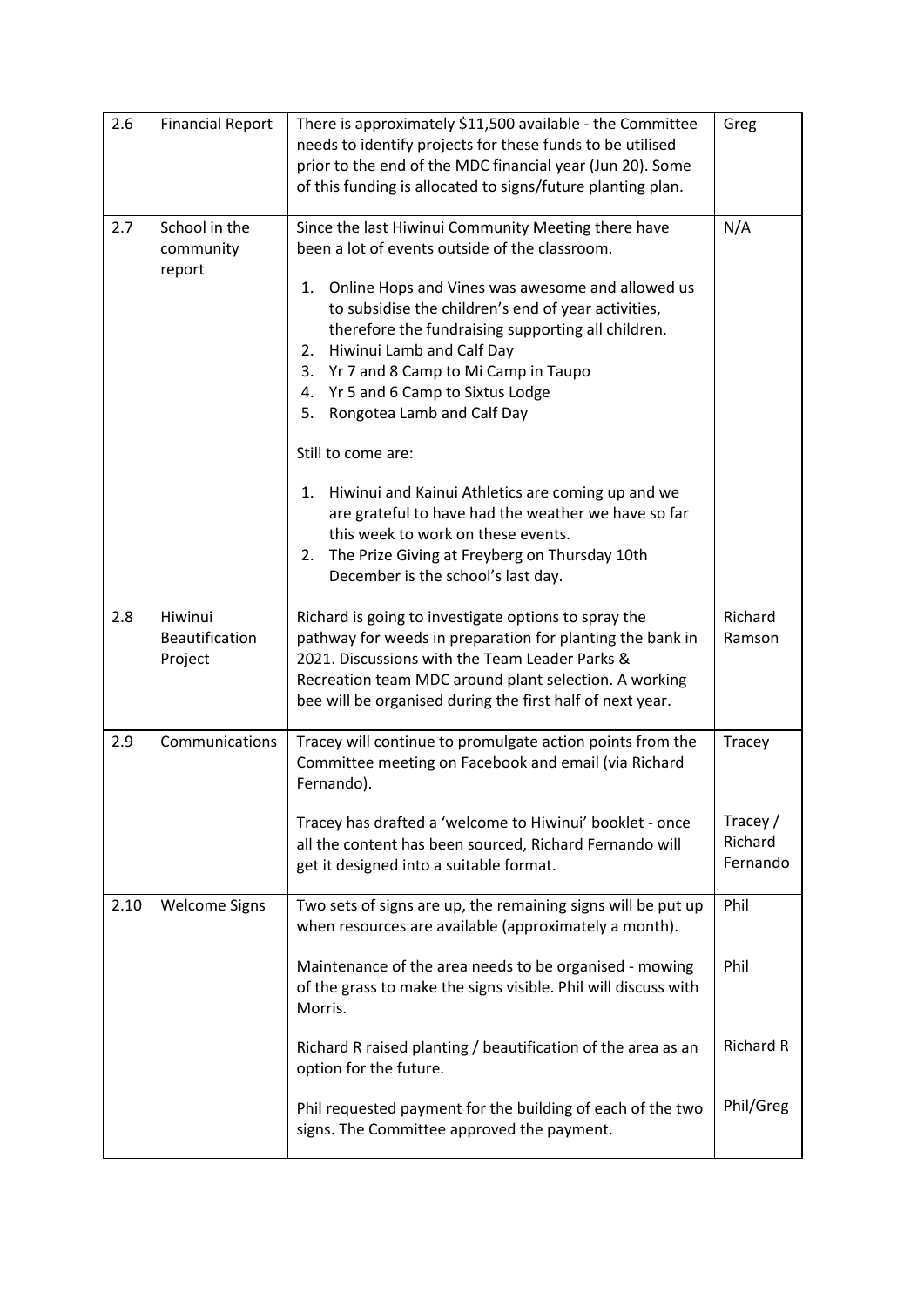|      |                                          | Design is TBC - it could incorporate the windmill on one<br>side, and 'Hiwinui' on the other side (horizontal lettering).<br>Richard R. will check with Matt Avery around possible<br>design options now that the fences are installed.<br>Painting/staining of the fence will be confirmed once the<br>materials have been confirmed.                                                                                                                                                                                                                                                                                                                                                                                                                                                                                                                                                                                                                                                        | Richard<br>R.                                            |
|------|------------------------------------------|-----------------------------------------------------------------------------------------------------------------------------------------------------------------------------------------------------------------------------------------------------------------------------------------------------------------------------------------------------------------------------------------------------------------------------------------------------------------------------------------------------------------------------------------------------------------------------------------------------------------------------------------------------------------------------------------------------------------------------------------------------------------------------------------------------------------------------------------------------------------------------------------------------------------------------------------------------------------------------------------------|----------------------------------------------------------|
| 2.11 | <b>Local Roading</b><br>Update           | See Chairperson's Report                                                                                                                                                                                                                                                                                                                                                                                                                                                                                                                                                                                                                                                                                                                                                                                                                                                                                                                                                                      | N/A                                                      |
| 2.12 | <b>MDC Update</b>                        | MDC funds for community activities have been exhausted<br>for the year. There are alternative grants that can be<br>utilised.<br>MDC is working on the budget for the 10 year plan which<br>is limited without a rate increase and increasing expenses.<br>Hilary noted that there is a level of exhaustion in the<br>community. St John's Anglican Church is hosting a Blue<br>Christmas and this may be a good opportunity for<br>community members. Tracey will share the link on our<br>Facebook page.<br>Kiwirail have lodged a notification of designation - the<br>process is a long one, and ongoing.                                                                                                                                                                                                                                                                                                                                                                                 | Tracey                                                   |
| 2.13 | Community<br>Response &<br>Recovery Plan | Jeff (MDC) met with Richard, Brenda, Clare and Tracey to<br>identify key information for the Community Response and<br>Recovery Plan. Richard requested for Committee members<br>to advise of their phone number. Richard Ramson and<br>Greg Barrett and Sean Hurley are all happy for their<br>numbers to be provided. Richard will also collate local<br>resources that could be called on in an emergency<br>(generators, doctors etc) Jeff will provide a draft plan to be<br>presented at the next available Committee meeting.<br>Tracey will raise the need for a generator grant to be<br>raised at the next Board of Trustees meeting.<br>Tracey will request permission from the Vintage Car Club<br>as a secondary location.<br>Richard R. will coordinate with the Bunnythorpe/Colyton<br>Lions to see if they can attend a Hiwinui Community<br>Committee meeting to discuss the Community Response &<br>Recovery Plan (once available) and a coordinated<br>community response. | <b>Richard F</b><br>Tracey<br>Tracey<br><b>Richard R</b> |